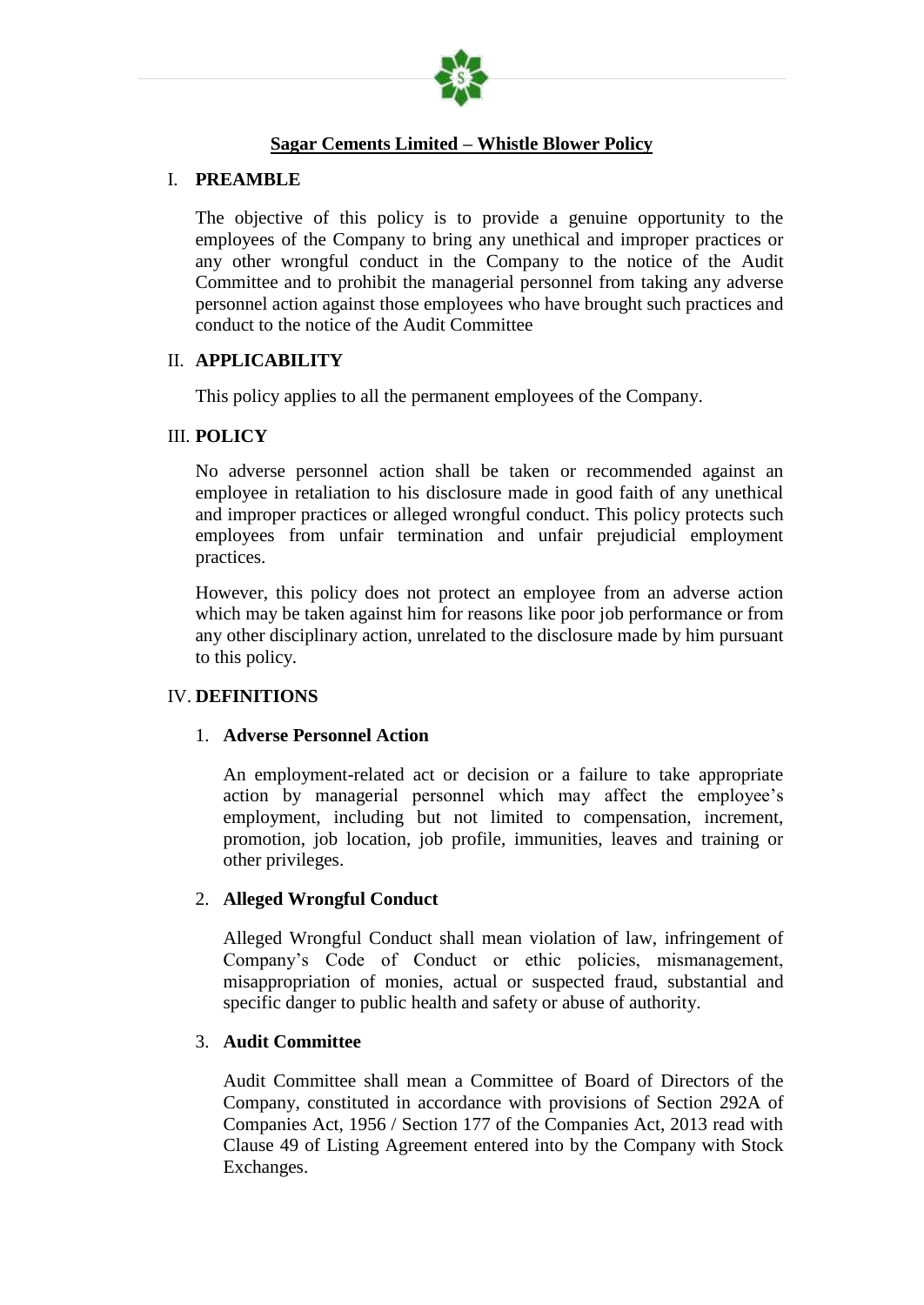

## 4. **Company**

Company means, "Sagar Cements Limited"

# 5. **Compliance Officer**

Compliance Officer means, "Company Secretary" of the Company.

# **6. Good Faith**

An employee shall be deemed to be communicating in 'good faith' if there is a reasonable basis for communication of unethical and improper practices or any other alleged wrongful conduct.

Good Faith shall be deemed lacking when the employee does not have personal knowledge of a factual basis for the communication or where the employee knew or reasonably should have known that the communication about the unethical and improper practices or alleged wrongful conduct is malicious, false or frivolous.

# 7. **Managerial Personnel**

Managerial Personnel shall include Directors and all officers at the level of Manager and above, who have authority to make or materially influence significant personnel decisions.

# **8. Policy or This Policy**

Policy or This Policy means, "Whistle Blower Policy."

# **9. Unethical and Improper Practices**

Unethical and improper practices shall mean –

- a) An act which does not conform to approved standard of social and professional behaviour;
- b) An act which leads to unethical business practices;
- c) Improper or unethical conduct;
- d) Breach of etiquette or morally offensive behaviour, etc.

## 10. **Whistle Blower**

An employee of the Company who discloses in good faith any unethical  $\&$ improper practices or alleged wrongful conduct to the Head of Department or in case it involves Heads of Department and above to the Managing Director and in exceptional cases to the Audit Committee in writing.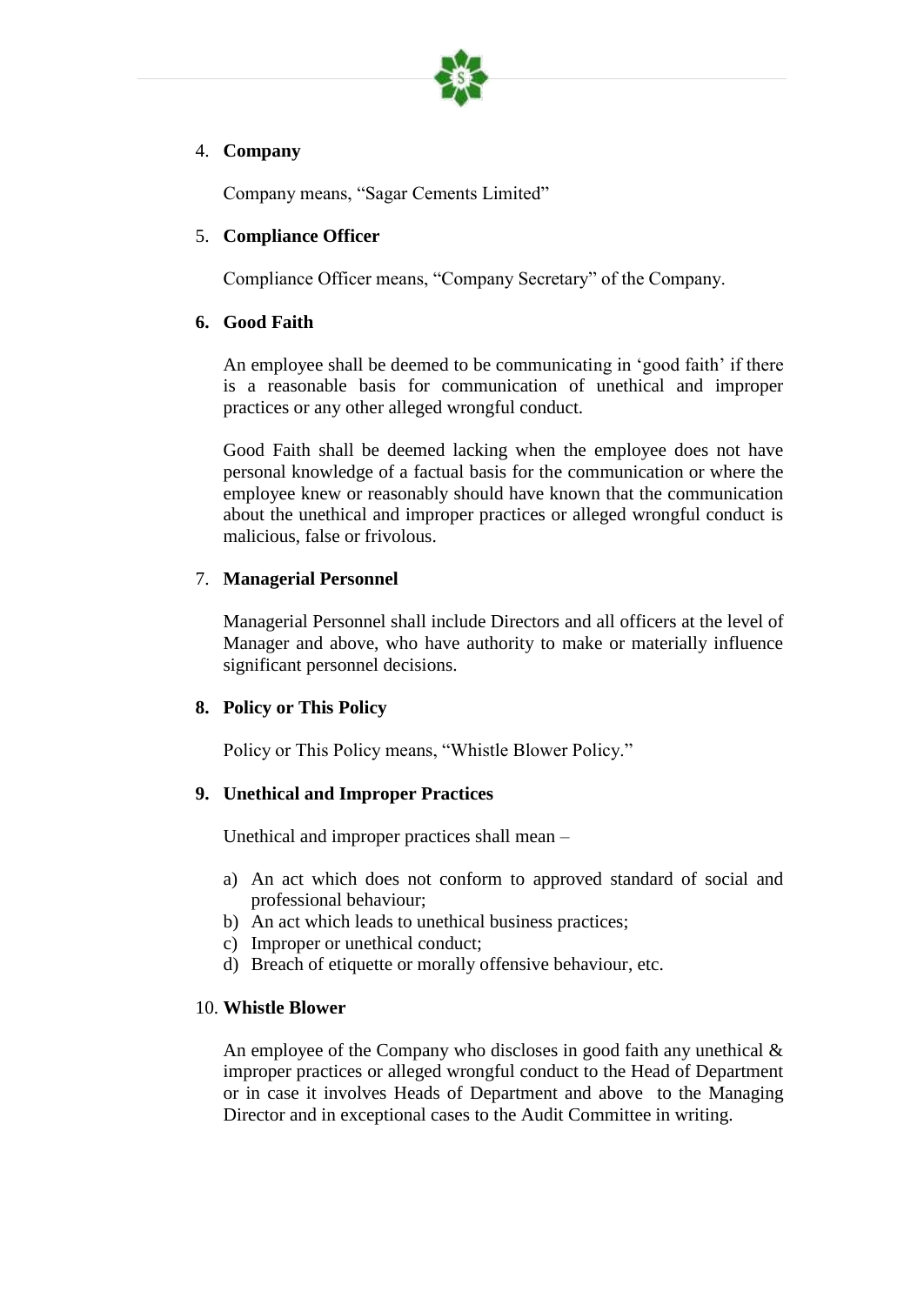

## V. **INTERPRETATION**

Terms that have not been defined in this Policy shall have the same meaning assigned to them in the Companies Act, 2013 and/or SEBI Act and/or any other SEBI Regulation(s) as amended from time to time.

### VI. **GUIDELINES**

### 1. **Internal Policy & Protection under Policy**

This Policy is an internal policy on disclosure by employees of any unethical and improper practices or wrongful conduct and access to the Head of Department or in case it involves Heads of Departments and above access to the Managing Director and in exceptional cases access to Audit Committee of Directors constituted by the Board.

This Policy prohibits the Company to take any adverse personnel action against its employees for disclosing in good faith any unethical & improper practices or alleged wrongful conduct to the Head of Department or to the Managing Director or to the Audit Committee. Any employee against whom any adverse personnel action has been taken due to his disclosure of information under this policy may approach the Audit Committee.

### 2. **False Allegation & Legitimate Employment Action**

An employee who knowingly makes false allegations of unethical & improper practices or alleged wrongful conduct to the Audit Committee shall be subject to disciplinary action, up to and including termination of employment, in accordance with Company rules, policies and procedures. Further, this policy may not be used as a defense by an employee against whom an adverse personnel action has been taken independent of any disclosure of information by him and for legitimate reasons or cause under Company rules and policies.

### 3. **Disclosure & Maintenance of Confidentiality**

An employee who observes or notices any unethical & improper practices or alleged wrongful conduct in the Company may report the same to the Head of Department or in case it involves Heads of Departments and above to the Managing Director and in exceptional cases to Audit Committee through appropriate means. Confidentiality of whistle blower shall be maintained to the greatest extent possible.

### 4. **Procedures**

Any employee who observes any unethical & improper practices or alleged wrongful conduct shall make a disclosure to the Head of Department or in case it involves Heads of Departments and above to the Managing Director and in exceptional cases to the Audit Committee as soon as possible but not later than 30 consecutive calendar days after becoming aware of the same.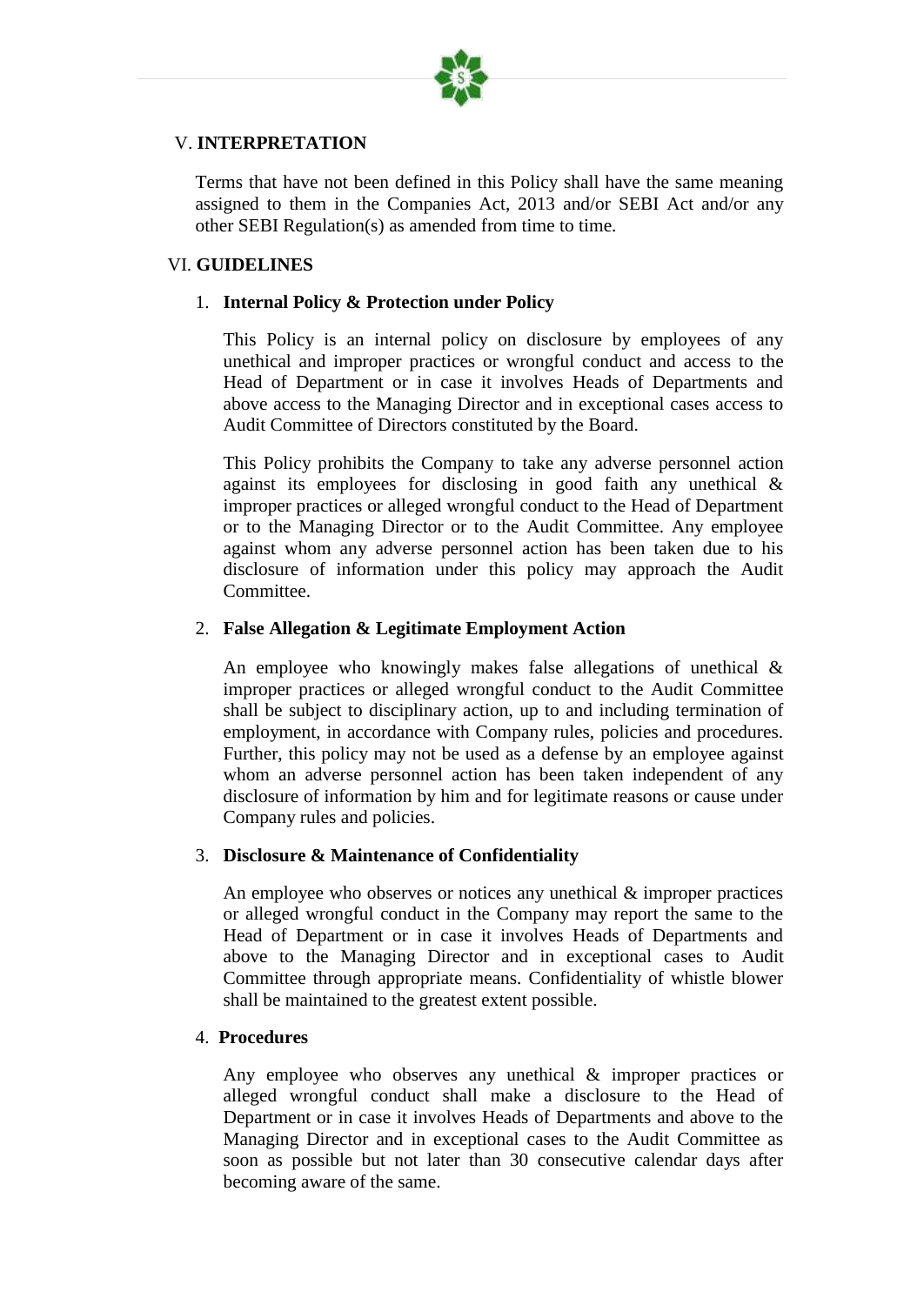

The Departmental Head shall immediately forward Whistle Blower Report to the Managing Director of the Company. The Managing Director may inquire in respect of the Whistle Blower Report and after preliminary inquiry, if required, shall report the same to the Audit Committee.

Audit Committee shall appropriately and expeditiously investigate all whistle blower reports received. In this regard, Audit Committee, if the circumstances so suggest, may appoint a senior executive or a committee of senior executives to investigate into the matter and prescribe the scope and time limit there for.

Audit Committee shall have right to outline detailed procedure for an investigation.

Where the Audit Committee has designated a senior executive or a committee of Senior Executives for investigation, they shall mandatorily adhere to scope and procedure outlined by the Audit Committee for the investigation.

The Audit Committee or the Senior Executive or the Committee of Senior Executives, as the case may be, shall have right to call for any information/document and examine any employee of the Company or other person(s), as they may deem appropriate for the purpose of conducting investigation under this policy.

A report shall be prepared after completion of investigation and the Audit Committee shall consider the same.

After considering the report, the Audit Committee shall determine the cause of alleged Adverse Personnel action and may order for remedies which may inter-alia include:

- a) Order for an injunction to restrain continuous violation of this policy;
- b) Reinstatement of the employee to the same position or to an equivalent position;
- c) Order for compensation for lost wages, remuneration or any other benefits, etc.

The decision of Audit Committee shall be final and binding.

If and when the Audit Committee is satisfied that the alleged unethical  $\&$ improper practice or wrongful conduct existed or is in existence, then the Audit Committee may –

- a) recommend to Board to reprimand, take disciplinary action, impose penalty / punishment, order recovery when any alleged unethical & improper practice or wrongful conduct of any employee is proved.
- b) recommend termination or suspension of any contract or arrangement or transaction vitiated by such unethical & improper practice or wrongful conduct.